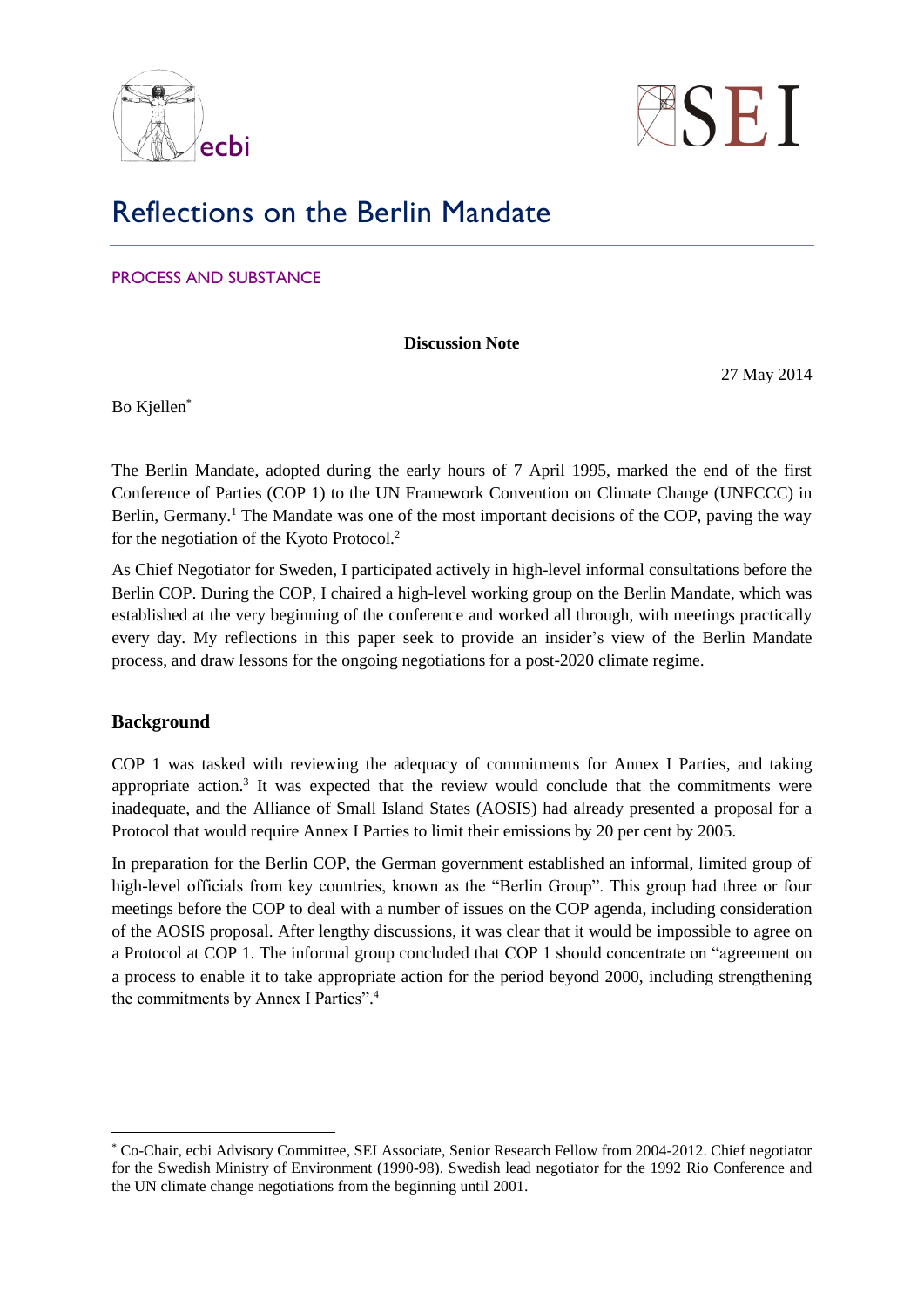#### *Negotiating the Berlin Mandate at COP 1*

I was asked if I could chair the high-level special working group on the Berlin Mandate, and after some hesitation I accepted. As far as I can recall, there was no formal mandate for the group beyond the language of the UNFCCC itself with its reference to "adequacy of sub-paragraphs 4.2 a) and b)", also known as "adequacy of commitments".

The first meeting of the working group was quite chaotic. All countries wanted to participate, and the meeting room was overflowing. It was obvious that the negotiations would not work in this setting, and the group had to be smaller. Angela Merkel, who was then German Minister of Environment and hence Chair of the Conference, used great skill to get agreement for a smaller negotiating group with limited but balanced participation from all regions, consisting of 25 to 30 countries and the EU.

The group held several long meetings with very open discussions. Many countries took the floor, but initially the G77 (with Philippines as chair), China, Samoa for AOSIS, the US and EU took centre stage. It was a difficult negotiation, with relatively frequent crisis situations. After about a week the G77 split, presumably because of the widely diverging views of AOSIS and the oil-producing countries – a rare occasion when G77 cohesion would break. A new "Green Group" appeared, with India, Brazil and China as main representatives. The Philippines continued to attend, but did not participate very actively thereafter. The Green Group represented about 35 countries in the beginning, but grew to more than 70 towards the end.

The discussions in the working group were generally constructive, and the working group was able to reach satisfactory solutions on all except two issues, which were clearly of a political nature: the question of "targets and timetables", and the continued exemption of new commitments for non-Annex I countries. It was decided that I should report these problems to the Ministers. Upon this report, Minister Merkel took over and conducted a successful negotiation during the last night of the COP by acting as a go-between for Annex I and non-Annex I Parties, which were assembled in different rooms.

#### *Further preparations for the Kyoto Protocol and its implementation*

COP 1 established an Ad hoc Group on the Berlin Mandate (AGBM) under the Chairmanship of Ambassador Raúl Estrada of Argentina, and this group started negotiations without delay. I did not participate in that negotiation myself, since I had become involved in a number of other negotiations at the time, particularly related to environmental questions in the Baltic Sea region. Nor did I participate in COP 2 in Geneva in July 1996. I came back to the climate negotiations in early 1997, leading the Swedish climate team for COP 3 in Kyoto, and stayed on until COP 6 bis in July 2001 (the year that Sweden held the EU Presidency). This phase of negotiations was not easy, but it paved the way for filling in the details of the Kyoto Protocol through the 2001 Marrakech Accords, and for the final entry into force of the Protocol.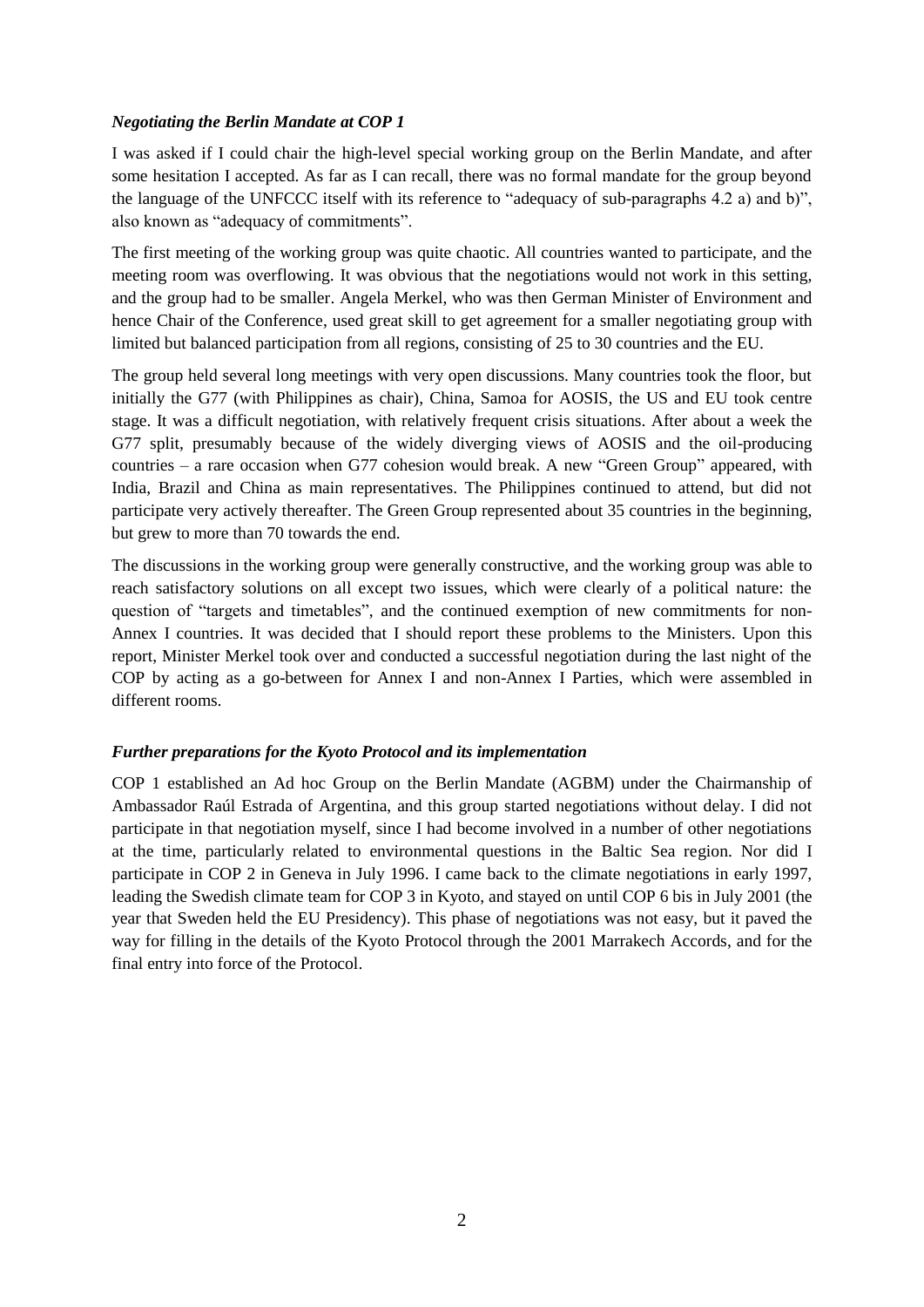## **Lessons from the Berlin Mandate: A personal assessment**

The Berlin Mandate was successful in establishing a process that resulted in the preparation of, and agreement on, a legally binding Protocol in the short period of two and a half years. To a great degree, this was due to the skills of Ambassador Estrada as Chair. But as the UNFCCC prepares for the decisive COP in Paris in late 2015, it is worth considering the current process through the prism of the Berlin Mandate.

### *1 The role of the Ministerial level, and the political importance of the Berlin Mandate*

It was understood that the Berlin Mandate would be negotiated along the lines of the AOSIS proposal. Against the background of UNFCCC Article 4.2 (d) and recognition of the lack of adequacy of commitments under the UNFCCC, it was agreed that a Protocol would be the outcome of COP 3 in Kyoto, in 1997. The example of the Montreal Protocol and its relation to the Vienna Convention was clearly present in the minds of negotiators.

In the previous section on the negotiation of the Berlin Mandate, I have shown that the active role of Minister Merkel and her ministerial colleagues was decisive in achieving agreement on the Berlin Mandate. But the efficiency of the ministerial negotiations was enhanced by the thoroughness of the negotiations at the official level, which had already settled major parts of the text and defined the major issues that needed political solutions. These included, in particular, "targets and timetables" and the issue of commitments for non-Annex I Parties.

The status of the Berlin Mandate was most probably enhanced by the symbolic fact that this was the first COP, and that the Mandate was effectively Decision 1/CP.1. It underlined the importance of the agreement by Ministers on central sensitive points, which were not to be reopened in Kyoto.<sup>5</sup> These elements gave the Berlin Mandate a political impact well beyond that of a roadmap or a list of issues to be considered at later meetings of a negotiation process.

#### *2 The Chair as mediator*

In a multilateral setting, I think a non-partisan Chair who shares the trust of all Parties is the most effective mediator. Therefore, I am not enthusiastic about the prevailing rule of appointing co-chairs, one from a developed country and another from a developing country. However, I recognize that the present system is now well established and that a change is unlikely.

Nevertheless, I think the co-chairs have a common responsibility as non-partisan mediators. Furthermore, I believe that the role of mediator is strengthened if the Chair/Co-Chairs stay in place over a longer period. In this respect, the Kyoto experience was particularly interesting: Ambassador Estrada was chairing the AGBM, and then became chair of the negotiations in Kyoto. (The Japanese Minister of Environment was the formal "political" Chair, but did not participate in negotiations on substance). The examples of Ambassador Estrada, and also of Tommy Koh who chaired the main negotiating committee of the 1992 UN Conference on Environment and Development, show the efficiency in continuity with the same Chairs during preparations and the decisive multilateral Conference.

## *3 Negotiating in limited groups*

In the early UNFCCC negotiations, there was general acceptance of the need for the establishment of limited negotiating groups, not only for specific technical issues but also for politically sensitive problems. The final negotiation of the UNFCCC is an example – it was conducted in a limited group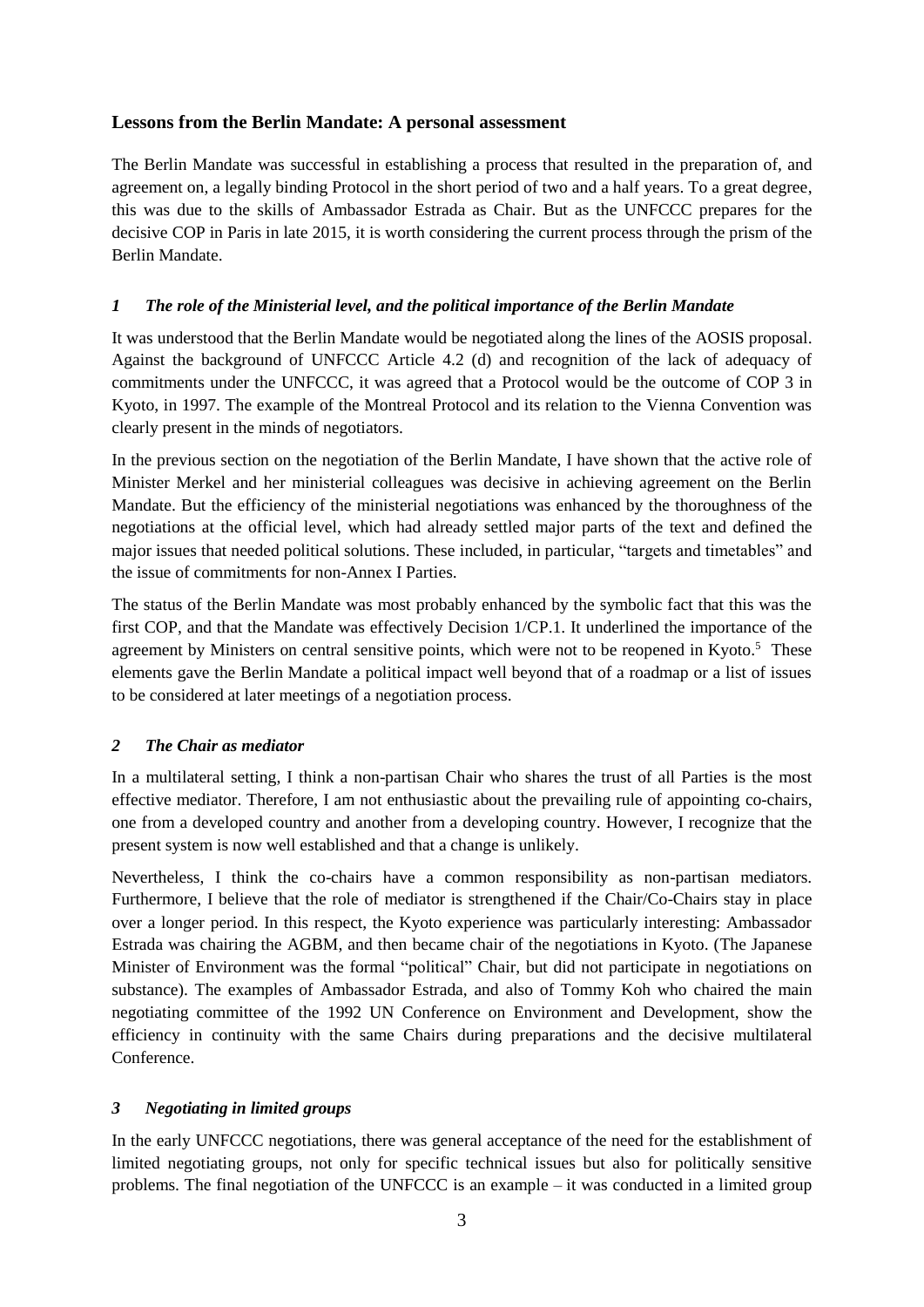that was skillfully chaired by Jean Ripert of France, and the outcome of the small group led to an agreement in the full Intergovernmental Negotiating Committee. The problem of transparency was raised, but frequently chairpersons used the method of calling special meetings of "regional and interest groups"<sup>6</sup> to receive information and give advice.<sup>7</sup>

I recognize that some of these lessons of the past may be difficult to apply today. The scope of the negotiations has expanded, the number of negotiators has increased, and the group system is changing. But I do believe that consultations in a manageable setting, offering a certain amount of confidentiality and testing of ideas, continue to be necessary, not least as an instrument for the chair/co-chairs.

## *4 Could a Berlin Mandate-type method be applied to the negotiations for a post-2020 climate regime?*

Preparations for COP 20 are already well underway. It may seem difficult to apply the lessons of the Berlin Mandate in the short time available – unless negotiators agree to isolate certain issues in advance, and agree that they will not be reopened in Paris. It may then become possible to negotiate a "Lima Mandate" that indicates fundamental agreement on some issues, and includes procedural recommendations for the conduct of business at COP 21. <sup>8</sup> Other commentators have endorsed the benefits of such a "staged approach".<sup>9</sup>

The UNFCCC opened a window of flexibility by introducing the notion of adequacy of commitments, stating that adequacy should be reviewed "*at regular intervals determined by the Conference of Parties until the objective of the Convention is met*". The Berlin Mandate made the notion of "adequacy" operational in the negotiations. A simple reference to the Berlin Mandate might, therefore, open new dimensions. Adequacy in the sense of the objective in UNFCCC Article 2 is no longer an abstract concept, but an urgent reality.

Furthermore, UNFCCC Article 4.2 (d) does not only introduce the notion of periodic reviews, but stipulates that "*such reviews shall be carried out in the light of the best available scientific information and assessment on climate change and its impacts, as well as relevant technical, social and economic information*". The Fifth Assessment Report of the Intergovernmental Panel on Climate Change will be completed in the autumn of 2014, and there is no doubt that its findings will bear heavily on COP 21.

Reference to the Berlin Mandate and the notion of adequacy may also open new avenues of reflection on international law and in particular the notion of "legally binding". The discussion today deals with the distinction between "national commitments" and "international commitments", at present using the word "contributions". This seems to indicate certain flexibility, linked to the concept of measurement, reporting and verification established in the Bali Action Plan of 2007.

#### **A final note**

I have taken the Berlin Mandate as a point of departure for opening a broader discussion in the perspective of the post-2020 climate regime. It is based on my conviction that we are faced with an exceptional problem, which requires exceptional efforts of negotiation and evolution of international law. The main purpose of the paper is to stimulate ideas, objections, and thoughts, which might be helpful in the process of crafting a long-term climate agreement.